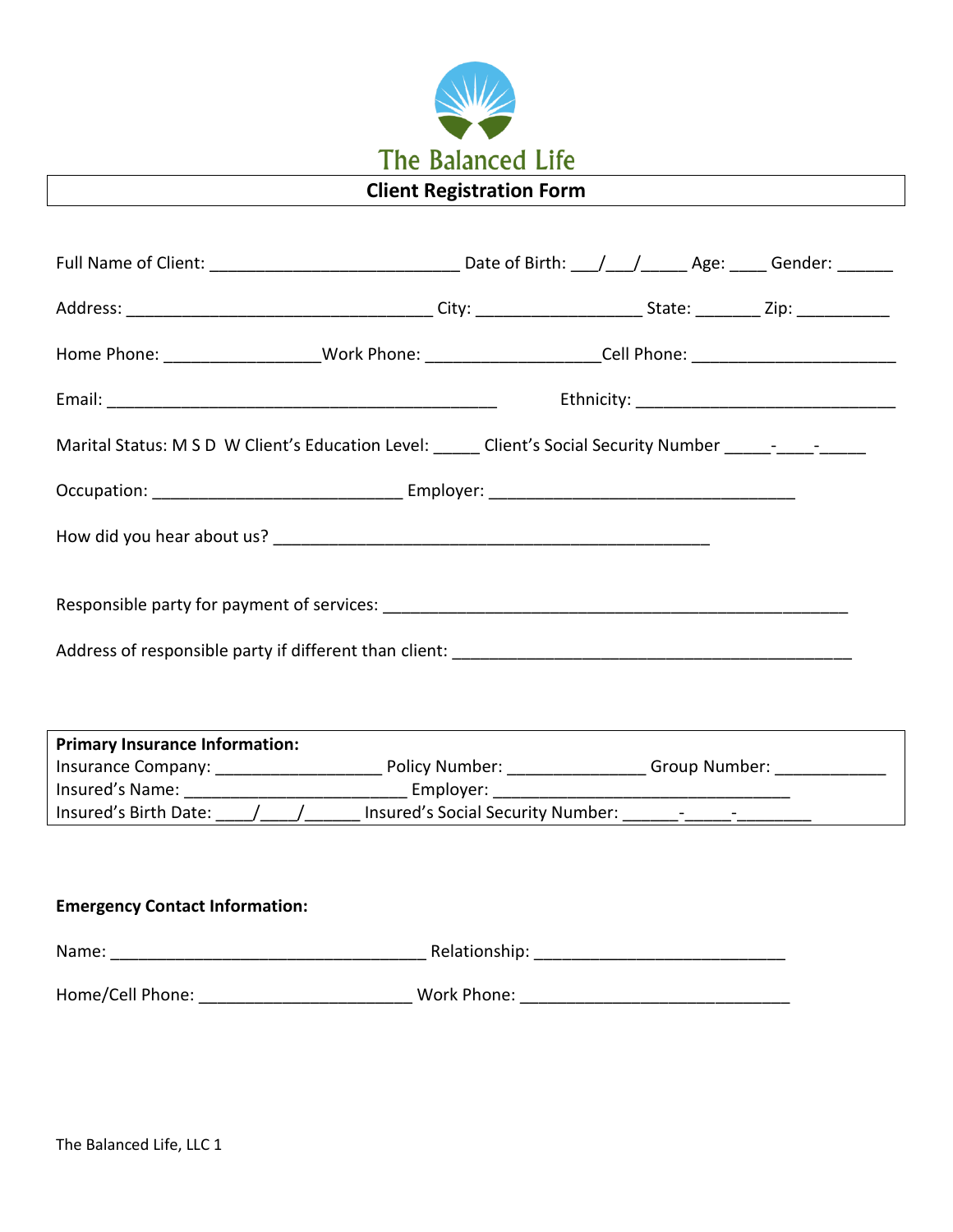# **Payment Policy**

This notice is to inform you of our payment policies at The Balanced Life. Full payment is due at the time services are rendered. We accept cash, check or credit card payments. A fee of 2.6% + .10 is added to any credit card that is swiped for payment. If a manual entry is required, the fee is 3.5% + .15. You may also use your HSA or FSA to cover your copayments and/or deductible. Depending on your TBL provider, she may be an approved provider under your insurance plan. Be aware that we may be considered out of network for certain policies even as an approved provider for the insurance company.

A reminder text (or email, if preferred) will be placed to the number you specified to us one day prior to your upcoming appointment. We do require that cancellations be made a **minimum of 48 hours before** your scheduled appointment. Please also note that a missed appointment is not covered by your insurance company. You will be responsible for covering the cost of your counselor's time.

Frequently cancelling and rescheduling or no-showing for sessions may result in the termination of the counseling relationship. How "frequent" is defined is left to the individual discretion of your therapist.

We will be pleased to file your **primary insurance** for your convenience. If you would like for us to file your primary insurance, all deductibles and copayments will be required at time of visit.

## **Please initial:**

• \_\_\_\_\_\_ I understand that for late cancellations I will be charged **\$65.00** (less than 48 hours' notice)

• \_\_\_\_\_\_ I understand that there will be a charge of **\$136.00** if I fail to show up to my appointment (*this includes less than one hours' notice of not coming to my appointment)*.

• \_\_\_\_\_\_ Returned checks will incur a **\$30** service charge.

• \_\_\_\_\_\_\_ I understand that I, the client/responsible party, will be responsible for **payments in full** regardless of amounts compensated by my insurance company. Should my account be turned over to an attorney/collection agency for nonpayment, I will be responsible for additional attorney/collection fees as well.

If applicable, I authorize The Balanced Life to file insurance on my behalf and provide my insurance company any necessary information. I also authorize payment to be made directly to The Balanced Life.

I acknowledge that I understand and agree to the above payment policy.

| Client/Responsible Party       | Date |      |
|--------------------------------|------|------|
| The Balanced Life Office Staff |      | Date |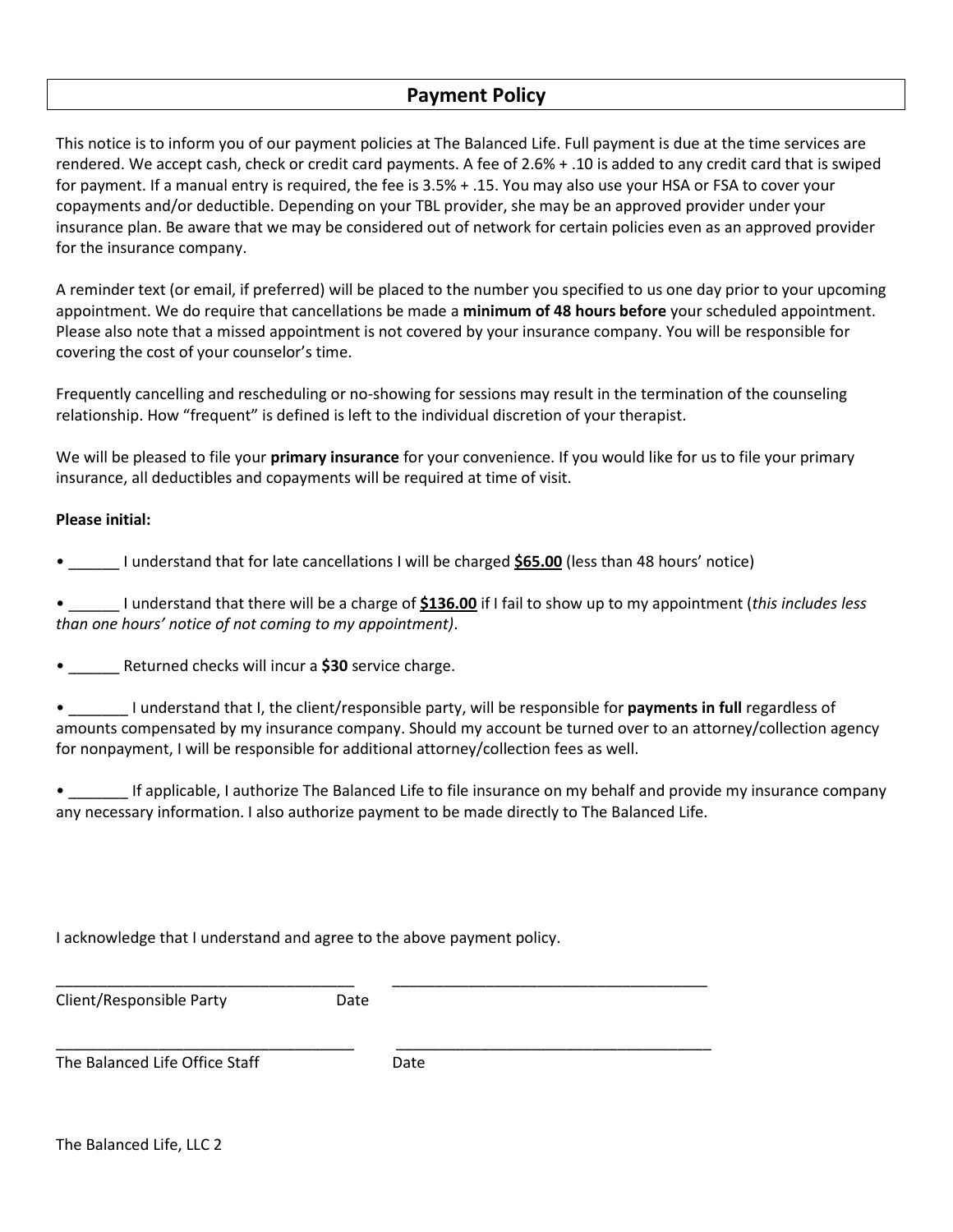# **NOTICE OF PRIVACY PRACTICES & CLIENT RIGHTS**

We, The Balanced Life, are required by federal and state law to maintain the privacy of your health information. We are also required to provide you with this notice about our responsibilities in respect to your health information. We reserve the right to change our privacy practices and the terms of this notice at any time, and those changes are permitted applicable by law. Before any changes are made, we will provide this notice and make the new notice available upon request. This notice describes how any health information about you may be used and disclosed and how you can gain access to this information. You have rights to your health record at any time. You may request that we provide copies to you of this record, which we will be happy to provide to you at cost of .15 per page. *Please review this notice carefully and if you have any questions, concerns, or complaints, feel free to contact any office staff.* 

# **Uses and Disclosures of Protected Health Information (PHI):**

Protected Health Information, also known as PHI, includes information such as (but not restricted to): name, address, and insurance information that can be used to identify you. It is information about your past, present and future health condition or payment for healthcare. The Balanced Life will not use or disclose any more of your PHI as necessary to accomplish the intended purpose. We are legally required to follow the privacy practices that are described in this notice.

Treatment: We may use or disclose your PHI to a physician, other healthcare provider or your insurance to provide treatment for you.

Payment: We may use and disclose your information to obtain payment for services we provide to you.

Healthcare Operations: We may use your PHI for your healthcare operations. This includes evaluating the quality of healthcare services, reviewing competencies or qualifications of healthcare personnel, conducting training programs, accreditation, certification and/or credentialing activities. The Balanced Life may also provide your PHI to our accountants, attorneys, consultants, health improvement agencies and others in order to make sure that we comply with all laws.

Patient Authorization: In addition to our use of your health information for treatment, payment or healthcare operations, you may give us written authorization to disclose your PHI to anyone for any purpose. You may revoke an authorization at any time. Your revocation will not affect any use or disclosures permitted by your authorization while it was in effect. However, unless you give us a written authorization, we cannot use or disclose your health information for any reason except those described in the notice. We will only disclose your health information to your family and friends to the extent necessary to help with your healthcare ONLY if you have given us permission to do so.

Abuse or Neglect: We may disclose your health information to the appropriate health authorities if we have reasonable belief that you are possibly a victim of abuse, neglect, domestic violence or if we feel as though you are a threat to yourself or others.

Additional Limitations to Confidentiality: When records are ordered to be released by a Judge or Court or should your account be turned over to an attorney/collection agency for non-payment.

**Supervision of Children**: Children 12 and under are not permitted to be in our office without adult supervision. Please ensure that you make appropriate childcare arrangements prior to your session.

| Client (or Designee) Signature: | Date: |  |
|---------------------------------|-------|--|
| The Balanced Life Staff:        | Date: |  |

The Balanced Life, LLC 3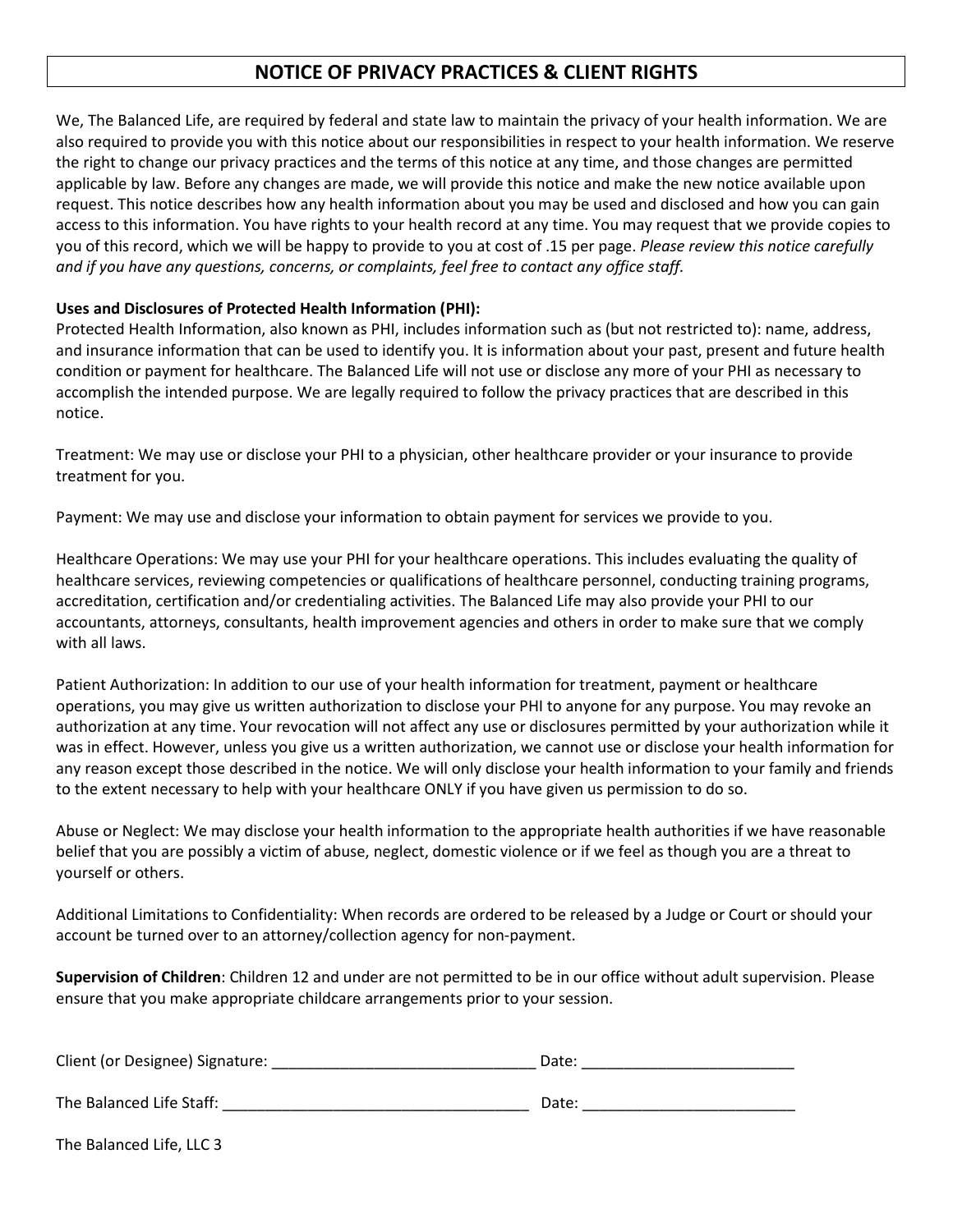# **Social Media and Electronic Communication Policy**

This document outlines our office policies related to the use of social media. Please read it to understand how we conduct ourselves on the Internet as mental health professionals and how you can expect us to respond to various interactions that may occur between us on the Internet.

If you have any questions about anything within this document, we encourage you to bring them up when you meet with your counselor. As new technology develops and the Internet changes, there may be times when we need to update this policy. If we do so, we will notify you in writing of any policy changes and make sure you have a copy of the updated policy.

## **Friending**

We do not accept friend or contact requests from current or former clients on any social networking site (Facebook, LinkedIn, etc). We believe that adding clients as friends or contacts on these sites can compromise your confidentiality and our respective privacy. It may also blur the boundaries of our therapeutic relationship.

#### **Following**

We publish a blog on our website and post counseling related items on Facebook and Instagram. We have no expectation that you as a client will want to follow our blog or Facebook or Instagram feed. Our primary concern is your privacy. You are welcome to use your own discretion in choosing whether to follow us.

Please be aware that we will not follow you back. We only follow other health professionals on social media and we do not follow current or former clients on blogs or other social media. Our reasoning is that we believe casual viewing of clients' online content outside of the therapy hour can create confusion regarding whether it's being done as a part of your treatment or to satisfy personal curiosity. In addition, viewing your online activities without your consent and without our explicit arrangement towards a specific purpose could potentially have a negative influence on our working relationship. If there are things from your online life that you wish to share with your counselor, please bring them into your sessions where you can view and explore them together, during the therapy hour.

#### **Interacting**

Please do not use messaging on Social Networking sites to contact us. These sites are not secure and we may not read these messages in a timely fashion. Do not use wall postings, @replies, or other means of engaging with us in public online forums if we have an already established client/therapist relationship. Engaging with us in this way could compromise your confidentiality. It may also create the possibility that these exchanges become a part of your legal medical record and will need to be documented and archived in your chart.

If you need to contact your counselor between sessions, the best way to do so is by phone or email. You will be provided your counselor's direct number and email at your first session. See the email section below for more information regarding email interactions.

## **Use of Search Engines**

It is NOT a regular part of our practice to search for clients on Google or Facebook or other search engines. Extremely rare exceptions may be made during times of crisis. If we have a reason to suspect that you are in danger and you have not been in touch with your counselor via our usual means (coming to appointments, phone, or email) there might be an instance in which using a search engine (to find you, find someone close to you, or to check on your recent status updates) becomes necessary as part of ensuring your welfare. These are unusual situations and if your counselor ever resorts to such means, she will fully document it and discuss it with you when you next meet.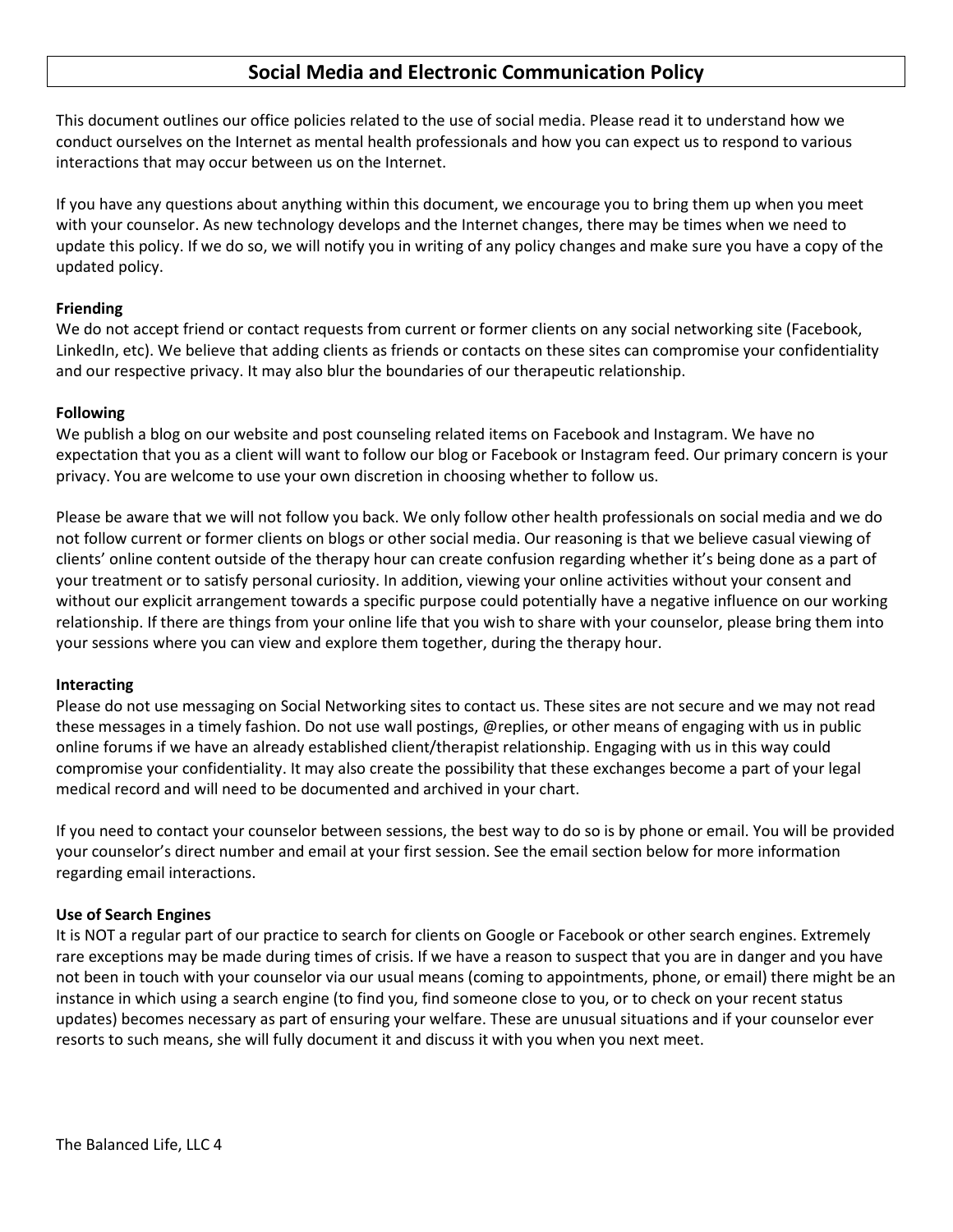#### **Business Review Sites**

You may find our counseling practice on sites such as Yelp, Healthgrades, Yahoo Local, Bing, or other places which list businesses. Some of these sites include forums in which users rate their providers and add reviews. Many of these sites comb search engines for business listings and automatically add listings regardless of whether the business has added itself to the site. If you should find our listing on any of these sites, please know that our listing is not a request for a testimonial, rating, or endorsement from you as our client.

Of course, you have a right to express yourself on any site you wish. But due to confidentiality, we cannot respond to any review on any of these sites whether it is positive or negative. We urge you to take your own privacy as seriously as we take our commitment of confidentiality to you. You should also be aware that if you are using these sites to communicate indirectly with your counselor about your feelings about your work, there is a good possibility that she may never see it.

If we are working together, we hope that you will bring your feelings and reactions to our work directly into the therapy process. This can be an important part of therapy, even if you decide you and your counselor are not a good fit. None of this is meant to keep you from sharing that you are in therapy with us wherever and with whomever you like. Confidentiality means that we cannot tell people that you are our client, and our Ethics Code prohibits us from requesting testimonials. But you are more than welcome to tell anyone you wish who your therapist is or how you feel about the treatment provided to you, in any forum of your choosing.

If you do choose to write something on a business review site, we hope you will keep in mind that you may be sharing personally revealing information in a public forum. We urge you to create a pseudonym that is not linked to your regular email address or friend networks for your own privacy and protection.

#### **Location-Based Services**

If you used location-based services on your mobile phone, you may wish to be aware of the privacy issues related to using these services. If you have GPS tracking enabled on your device, it is possible that others may surmise that you are a therapy client due to regular check-ins at our office on a weekly basis. Please be aware of this risk if you are intentionally "checking in" from our office or if you have a passive LBS app enabled on your phone.

## **Email and Text Messaging**

We prefer using email and text **only** to arrange or modify appointments. Be mindful that email and text communication is not completely secure or confidential. If you choose to communicate with us be aware that all emails and texts are retained in the logs of your and our Internet service providers. While it is unlikely that someone will be looking at these logs, they are, in theory, available to be read by the system administrator(s) of the Internet service provider. You should also know that any emails and texts we receive from you and any responses that we send to you become a part of your legal record. Thus, we highly recommend that you do not send any information related to your mental health or counseling treatment via either of these mediums.

| Client (or Designee) Signature: | Date: |
|---------------------------------|-------|
|                                 |       |
| The Balanced Life Staff:        | Date: |